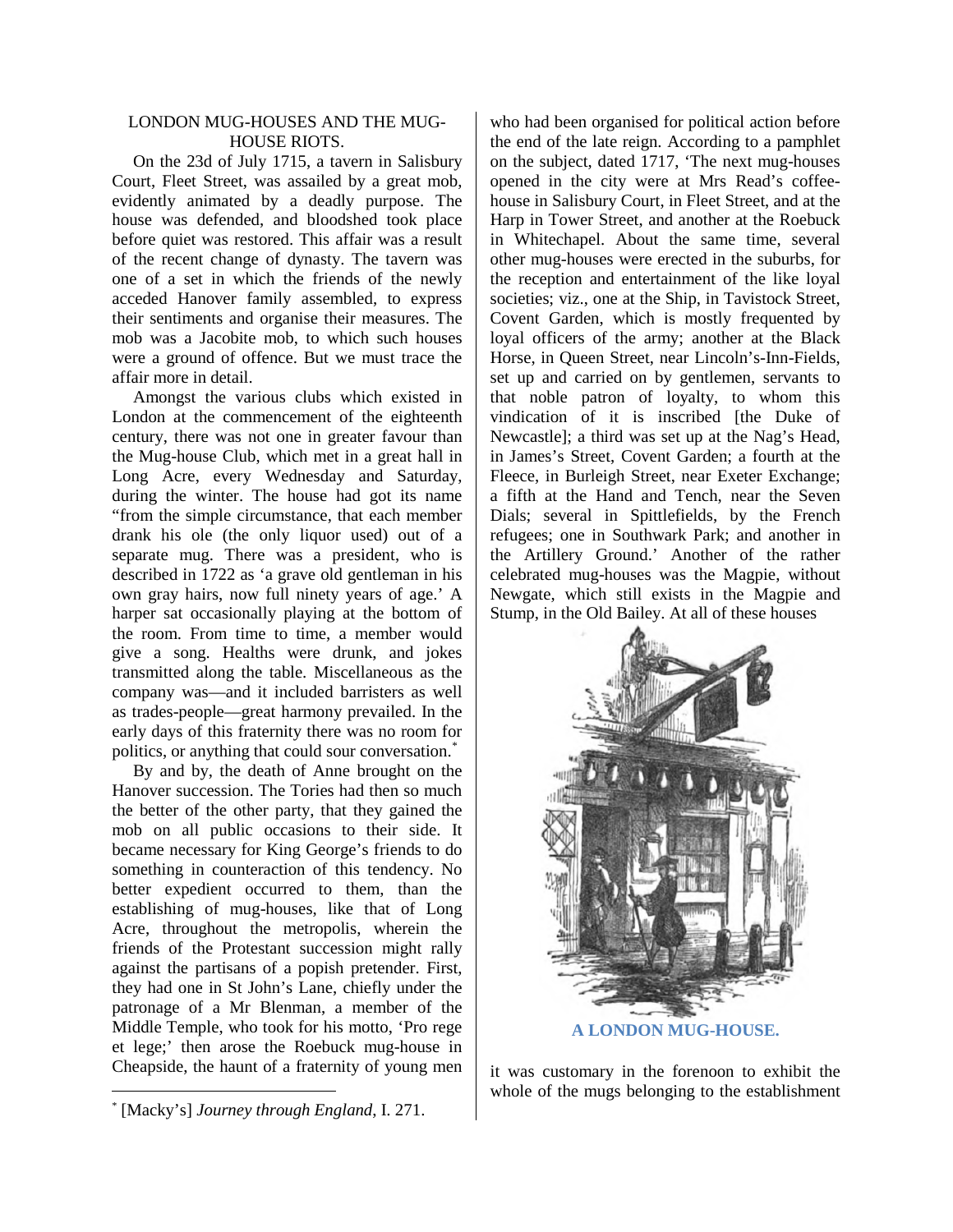in a range over the door—the best sign and attraction for the loyal that could have been adopted, for the White Horse of Hanover itself was not more emblematic of the new dynasty than was—the Mug.

It was the especial age of clubs, and the frequenters of these mug-houses formed themselves into societies, or clubs, known generally as the Mug-house Clubs, and severally by some distinctive name or other, and each club had its president to rule its meetings and keep order. The president was treated with great ceremony and respect: he was conducted to his chair every evening at about seven o'clock, or between that and eight, by members carrying candles before and behind him, and accompanied with music. Having taken a seat, he appointed a vice-president, and drank the health of the company assembled, a compliment which the company returned. The evening was then passed in drinking successively loyal and other healths, and in singing songs. Soon after ten, they broke up, the president naming his successor for the next evening, and, before he left the chair, a collection was made for the musicians.

These clubs played a very active part in the violent political struggles of the time. The Jacobites had laboured with much zeal to secure the alliance of the street-mob, and they had used it with great effect, in connection with Dr Sacheverell, in overthrowing Queen Anne's Whig government, and paving the way for the return of the exiled family. Disappointment at the accession of George L rendered the party of the Pretender more unscrupulous, the mob was excited to go to greater lengths, and the streets of London were occupied by an infuriated rabble, and presented nightly a scene of riot such as can hardly be imagined in our quiet times. It was under these circumstances that the mug-house clubs volunteered, in a very disorderly manner, to be the champions of order, and with this purpose it became a part of their evening's entertainment to march into the street and fight the Jacobite mob. This practice commenced in the autumn of 1715, when the club called the Loyal Society, which met at the Roebuck, in Cheapside, distinguished itself by its hostility to Jacobitism. On one occasion, at the period of which we are now speaking, the members of this society, or the Mug-house Club of the Roebuck, had burned the Pretender in effigy. Their first conflict with the mob recorded in the newspapers occurred on the 31st of October 1715. It was the birthday of the Prince of Wales, and was celebrated by illuminations and bonfires. There were a few Jacobite alehouses, chiefly situated on Holborn Hill [Sacheverell's parish], and in Ludgate Street; and it was probably the frequenters of the Jacobite public-house in the latter locality who stirred up the mob on this occasion to raise a riot on Ludgate Hill, put out the bonfire there, and break the windows which were illuminated. The Loyal Society men, receiving intelligence of what was going on, hurried to the spot, and, in the words of the newspaper report, 'soundly thrashed and dispersed' the rioters. The 4th of November was the anniversary of the birth of King William III., and the Jacobite mob made a large bonfire in the Old Jury, to burn an effigy of that monarch; but the mug-house men came upon them again, gave them 'due chastisement with oaken plant?,' demolished their bonfire, and carried King William in triumph to the Roebuck. Next day was the commemoration of gunpowder treason, and the loyal mob had its pageant. A long procession was formed, having in front a figure of the infant Pretender, accompanied by two men bearing each a warming-pan, in allusion to the story about his birth, and followed by effigies, in gross caricature, of the pope, the Pretender, the Duke of Ormond, Lord Bolingbroke, and the Earl of Marr, with halters round their necks, and all of which were to be burned in a large bonfire made in Cheapside. The procession, starting from the Roebuck, went through Newgate Street, and up Holborn Hill, where they compelled the bells of St Andrew's Church, of which Sacheverell was incumbent, to ring; thence through Lincoln's-Inn-Fields and Covent Garden to the gate of St James's palace; returning by way of Pall-Mall and the Strand, and through St Paul's Churchyard. They had met with no interruption on their way, but on their return to Cheapside, they found that, during their absence, that quarter had been invaded by the Jacobite mob, who had carried away all the materials which had been collected for the bonfire. Thus the various anniversaries became, by such demonstrations, the occasions for the greatest turbulence; and these riots became more alarming,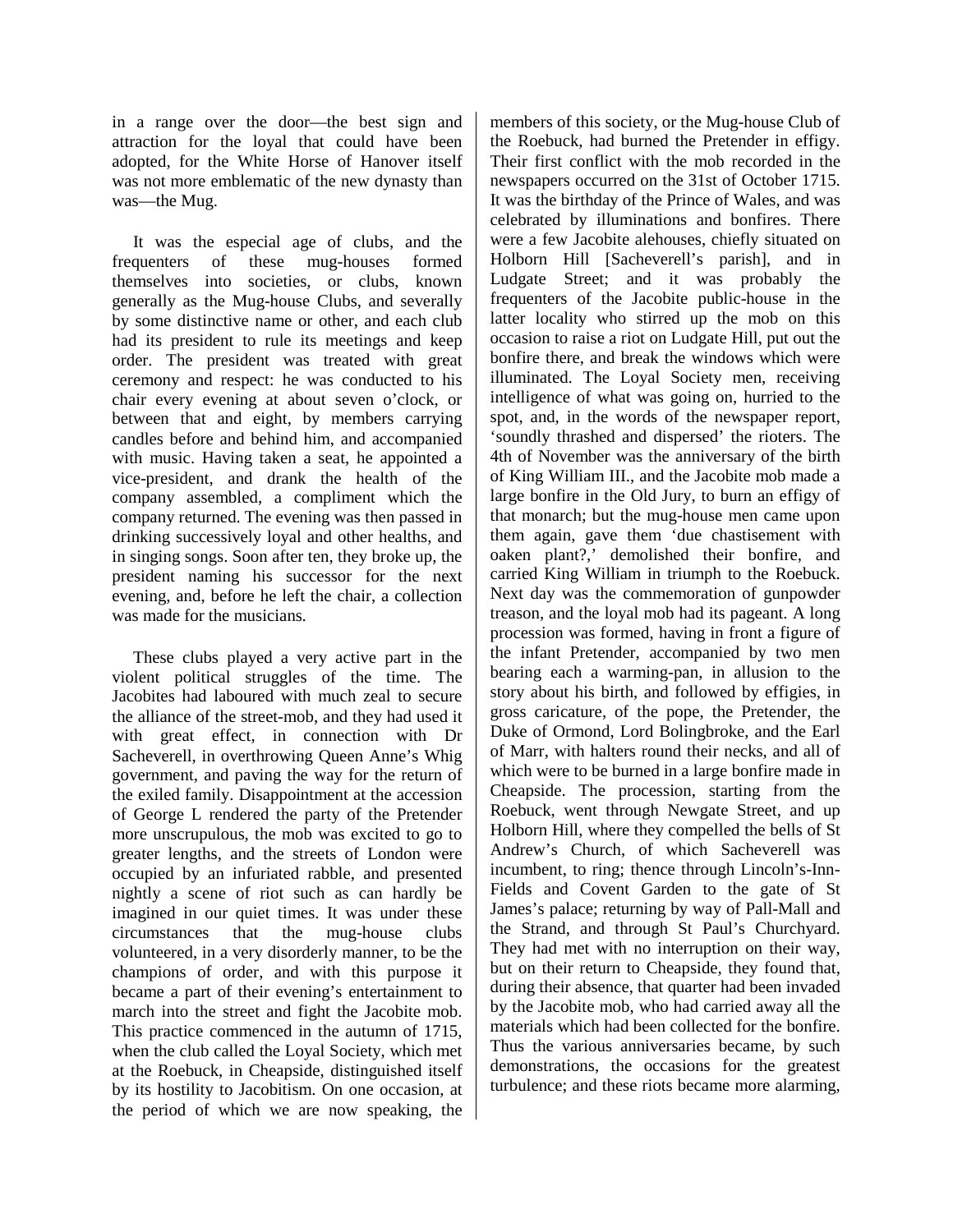in consequence of the efforts which were made to increase the force of the Jacobite mob.

On the 17th of November, of the year just mentioned, the Loyal Society met at the Roebuck, to celebrate the anniversary of the accession of Queen Elizabeth; and, while busy with their mugs, they received information that the Jacobites, or, as they commonly called them, the Jacks, were assembled in great force in St Martin's-le-Grand, and preparing to bum the effigies of King William and King George, along with the Duke of Marlborough. They were so near, in fact, that their hearty-shouts of High Church, Ormond, and King James, must have been audible at the Roebuck, which stood opposite Bow Church. The 'Jacks were starting on their procession, when they were overtaken in Newgate Street by the mug-house men from the Roebuck, and a desperate encounter took place, in which the Jacobites were defeated, and many of them were seriously injured. Meanwhile the Roebuck itself had been the scene of a much more serious tumult. During the absence of



**MUG-HOUSE RIOT.**

the great mass of the members of the club, another body of Jacobites, much more numerous than these engaged in Newgate Street, suddenly assembled and attacked the Roebuck mug-house, broke its windows and these of the adjoining houses, and with terrible threats, attempted to force the door. One of the few members of the Loyal Society who remained at home, discharged a gun upon these of the assailants who were attacking the door, and killed one of their leaders.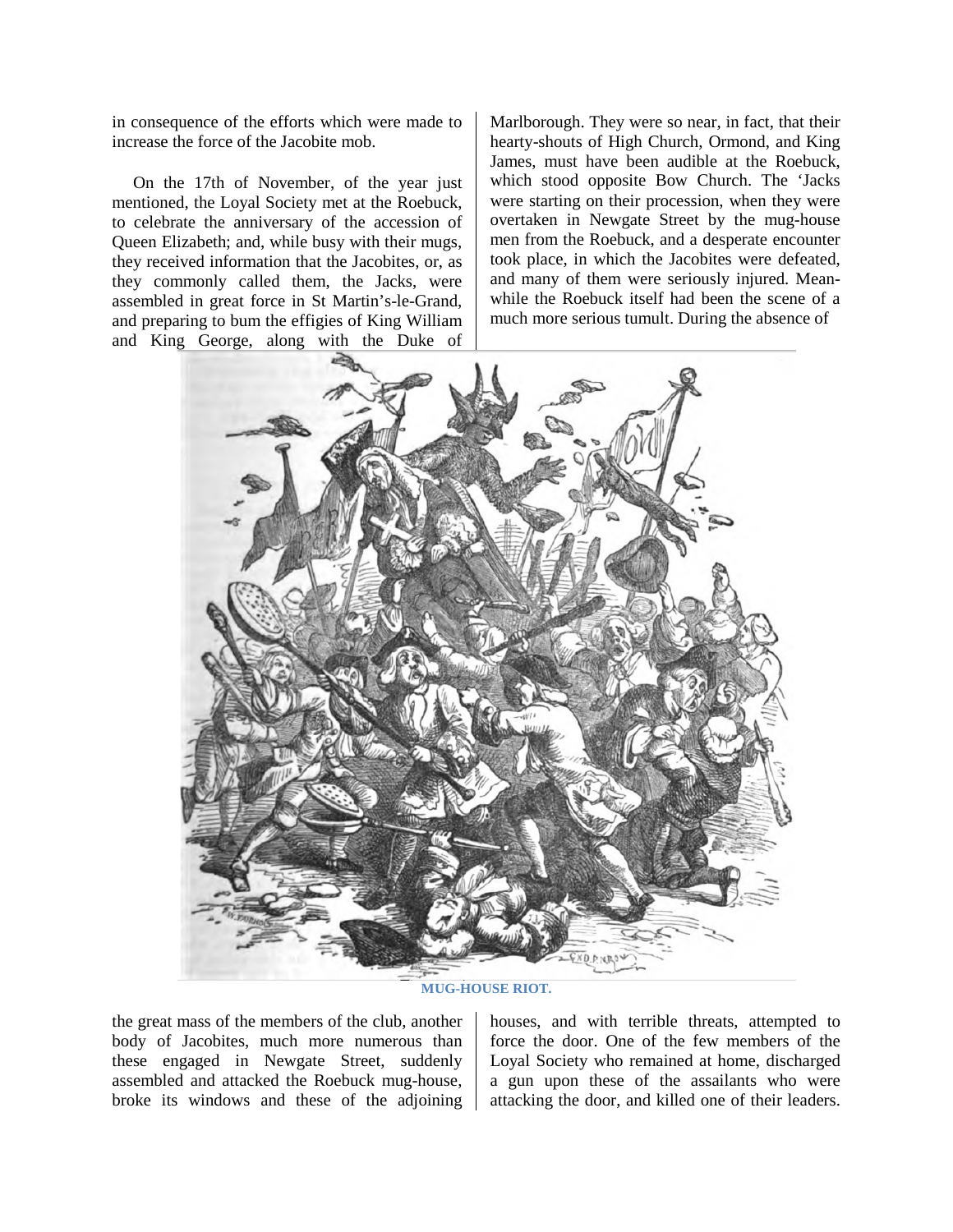This, and the approach of the lord mayor and city officers, caused the mob to disperse; but the Roebuck was exposed to continued attacks during several following nights, after which the mobs remained tolerably quiet through the winter.

With the month of February 1716, these riots began to be renewed with greater violence than ever, and large preparations were made for an active mob-campaign in the spring. The mughouses were refitted, and re-opened with ceremonious entertainments, and new songs were composed to encourage and animate the clubs. Collections of these mug-house songs were printed in little volumes, of which copies are still preserved, though they now come under the class of rare books. The Jacobite mob was again heard gathering in the streets by its well-known signal of the beating of marrow-bones and cleavers, and both sides were well furnished with staves of oak, their usual arms, for the combat, although other weapons, and missiles of various descriptions, were in common use. One of the mug-house songs gives the following account of the way in which these riots were carried on:

'Since the Tories could not fight, And their master took his flight, They labour to keep up their faction; With a bough and a stick, And a stone and a brick, They equip their roaring crew for action.

Thus in battle-array, At the close of the day, After wisely debating their plot, Upon windows and stall They courageously fall, And boast a great victory they've got.

But, alas! silly boys! For all the mighty noise Of their "High Church and Ormond for ever!" A brave Whig, with one hand, At George's command, Can make their mightiest hero to quiver.'

One of the great anniversaries of the Whigs was the 8th of March, the day of the death of King William; and with this the more serious mughouse riots of the year 1716 appear to have commenced. A large Jacobite mob assembled to their old watchword, and marched along Cheapside to attack the Roebuck; but they were soon driven away by a small party of the Loyal Society, who met there. The latter then marched in procession through Newgate Street, paid their respects to the Magpie as they passed, and went through the Old Bailey to Ludgate Hill. On their return, they found that the Jacobite mob had collected in great force in their rear, and a much more serious engagement took place in Newgate Street, in which the 'Jacks' were again beaten, and many persons sustained serious personal injury. Another great tumult, or rather series of tumults, occurred on the evening of the 23d of April, the anniversary of the birth of Queen Anne, during which there were great battles both in Cheapside and at the end of Giltspur Street, in the immediate neighbourhood of the two celebrated mug-houses, the Roebuck and the Magpie, which shews that the Jacobites had now become enterprising. Other great tumults took place on the 29th of May, the anniversary of the Restoration, and on the 10th of June, the Pretender's birthday. From this time the Roebuck is rarely mentioned, and the attacks of the mob appear to have been directed against other houses. On the 12th of July, the mug-house in Southwark, and, on the 20th, that in Salisbury Court (Read's Coffee-house), were fiercely assailed, but successfully defended. The latter was attacked by a much more numerous mob on the evening of the 23d of July, and after a resistance which lasted all night, the assailants forced their way in, and kept the Loyal Society imprisoned in the upper rooms of the house while they gutted the lower part, drank as much ale out of the cellar as they could, and let the rest run out. Read, in desperation, had shot their ringleader with a blunderbuss, in revenge for which they left the coffeehouse-keeper for dead; and they were at last with difficulty dispersed by the arrival of the' military. The inquest on the dead man found a verdict of wilful murder against Read; but, when put upon his trial, he was acquitted, while several . of the rioters, who had been taken, were hanged. This result appears to have damped the courage of the rioters, and to have alarmed all parties, and we hear no more of the mug-house riots. Their incompatibility with the preservation of public order was very generally felt, and they become the